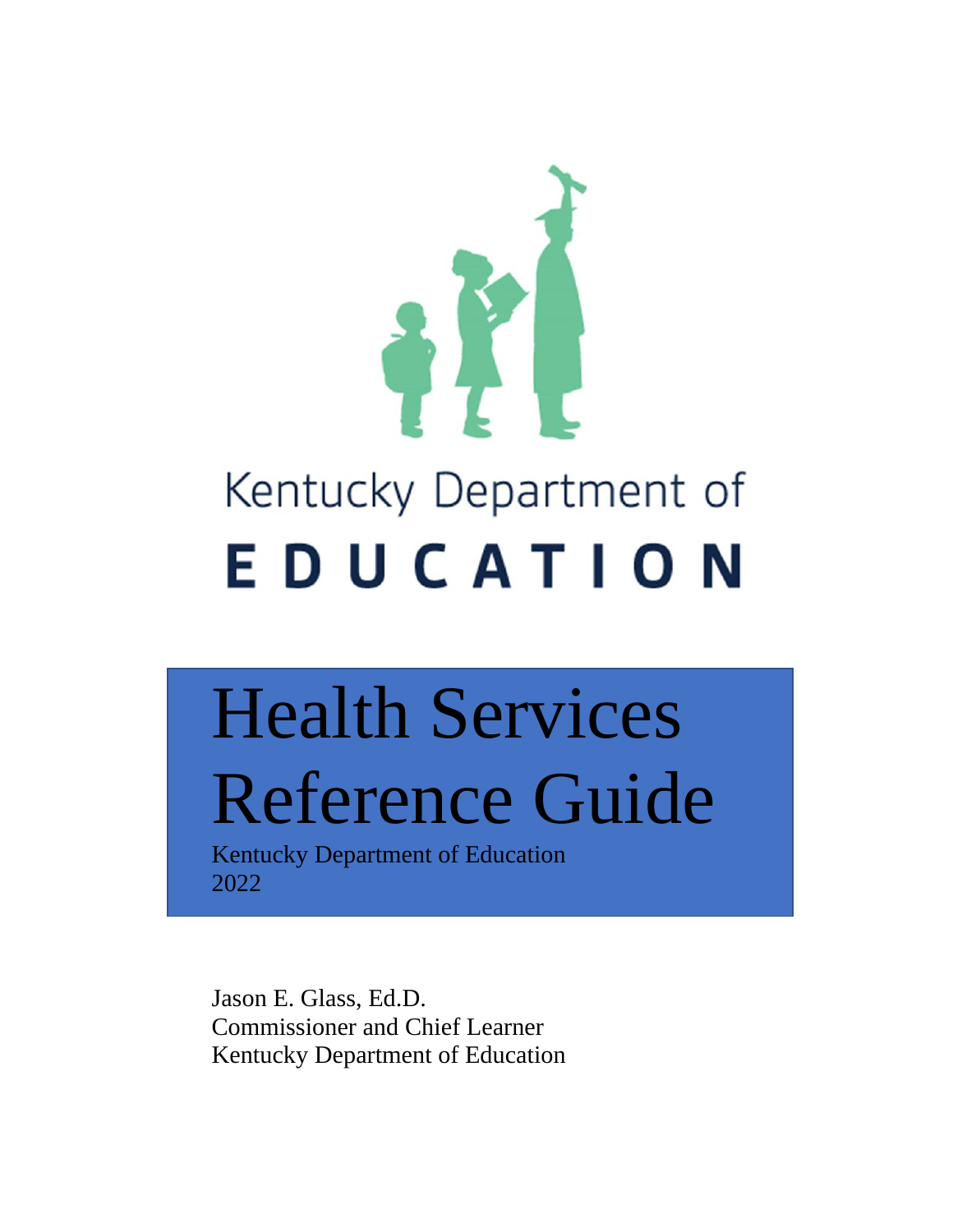#### **Purpose**

The purpose of the Kentucky Health Services Reference Guide (HSRG) is to assist schools in identifying and providing an educational environment where physical and mental barriers to learning have been reduced so that the student may achieve their academic potential.

The HSRG may be downloaded from the Kentucky Department of Education Health Services webpage and placed in a manual and kept in every school health office. KRS 156.501(1) (a) (3) requires that each school district to keep a copy or a link to a copy of the HSRG in the school library.

Information and resources included in the HSRG will be updated as federal or state laws or regulations require. It is the responsibility of the local school district to keep their health services policies, procedures and forms up to date per the state and federal laws and regulation found in the HSRG guidelines.

#### **Accessing information in this guide:**

To access a topic of interest, click on the major heading. Each page lists best practice resources from national agencies, nursing organizations and Kentucky specific state agencies. If further assistance is needed, please contact the Kentucky Department of Education Student Health Services Program.

### **[Whole](https://education.ky.gov/curriculum/CSH/Pages/default.aspx) Child, Whole School, Whole Community**

Schools play a critical role in promoting the health and safety of young people and helping them establish lifelong healthy behavior patterns. Research shows a link between the health outcomes of young people and their academic success. To have the most positive impact on the health outcomes of young people, government agencies, community organizations, schools, and other community members must work together through a collaborative and comprehensive approach. [Further details](https://education.ky.gov/curriculum/WSCC/wholechild/Pages/default.aspx) on the Whole School, Whole Child and Whole Community (WSCC) expanded model and Kentucky's Coordinated School Health (CSH) program is provided in this section.

#### **Health Conditions**

Many children with chronic health conditions or illnesses attend Kentucky public schools. These health conditions may create barriers to learning and limit a child's educational progress. [KRS](https://apps.legislature.ky.gov/law/statutes/statute.aspx?id=42933) [156.502](https://apps.legislature.ky.gov/law/statutes/statute.aspx?id=42933) requires school districts to make "any necessary arrangement for the provision of the health service to the student in order to prevent a loss of a health service from affecting the student's attendance or program participation." This section includes information on allergies, anaphylaxis, asthma, diabetes, epilepsy and seizures, health care plans and other related topics.

#### **Health Services Program Requirements, Roles and Responsibilities**

[KRS 156.502](https://apps.legislature.ky.gov/law/statutes/statute.aspx?id=42933) not only defines school health services but also describes who may train, delegate and administer school health services. As the primary health contact in the school setting, school health services personnel address the physical, mental, emotional and social health needs of students. Models for the delivery of a school health services program, as well as Kentucky Nursing laws, regulations and advisory opinion statements on the provision of school health services from the Kentucky Board of Nursing are included in this section.

### **Legal Issues**

All school health services personnel, both licensed and unlicensed, should be aware of the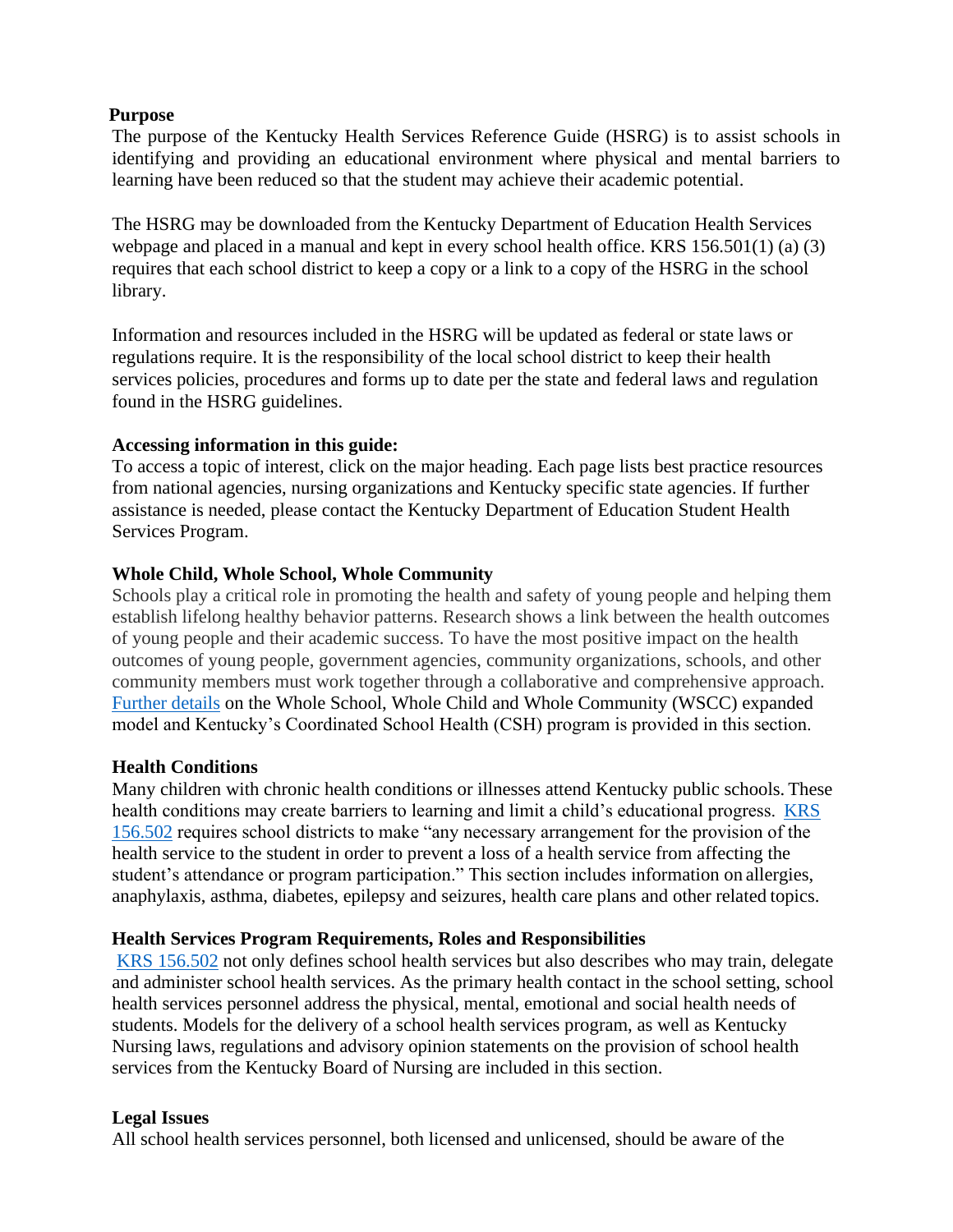federal and state laws and regulations related to school health services. This section includes links and information on Kentucky laws and regulation on student health services, student health records, FERPA and HIPAA laws, etc.

#### **School Health Services Resources**

School health services is one of the eight components of the Center for Disease Control's (CDC) well-coordinated school health program. These services are designed to ensure access or referral to primary health care services or both, foster appropriate use of primary health care services, prevent and control communicable disease and other health problems, provide emergency care for illness or injury, promote and provide optimum sanitary conditions for a safe school facility and school environment, and provide educational and counseling opportunities for promoting and maintaining individual, family, and community health. This section includes information on, bloodborne pathogen control, immunizations, environmental health, medication administration, emergency response, screenings and student safety.

### **Students with Special Health Care Needs**

The Individuals with Disabilities Education Act (IDEA) and Section 504 of the Rehabilitation Act, the Americans with Disabilities Act (ADA) are federal laws that protect students with special healthcare and educational needs. Information about these laws, and recommended practices for the management of students with special healthcare and educational needs may be found in this section.

## **School Health Office Documentation**

School enrollment required health documents, retention of school records, documentation of school health office visits and end of year data reporting are reviewed in this section.

[Return](https://education.ky.gov/districts/SHS/Pages/default.aspx) to Kentucky School Health Services Reference Guide homepage.

### **Coordinated School Health**

### **Primary Resources**

- Information on the Kentucky Department of Education Coordinated School Health Program and personnel contact information may be found **[here](https://education.ky.gov/curriculum/WSCC/wholechild/Pages/default.aspx)**
- [CDC Whole School, Whole Community, Whole child \(WSCC\)](https://www.cdc.gov/healthyschools/wscc/index.htm) Resources for expanding the CSH approach, linking health and academics
- [National Association for School Nurses](https://www.nasn.org/nasnold2022/advocacy/professional-practice-documents/position-statements/ps-wscc) Resources Position Statement on Whole School, Whole Community, Whole School, Implications for School Nurses; NASN Practice Topics and Resources, School Wellness Policies

[Return](https://education.ky.gov/districts/SHS/Pages/default.aspx) to Kentucky School Health Services Reference Guide homepage.

### **Health Conditions**

### **Allergy and Anaphylaxis**

- Kentucky laws, regulations and protocols regarding management of allergies and anaphylaxis are located under Legal Issues
- [CDC Toolkit for Managing Food Allergies in Schools](https://www.cdc.gov/healthyschools/foodallergies/index.htm) Resources for managing food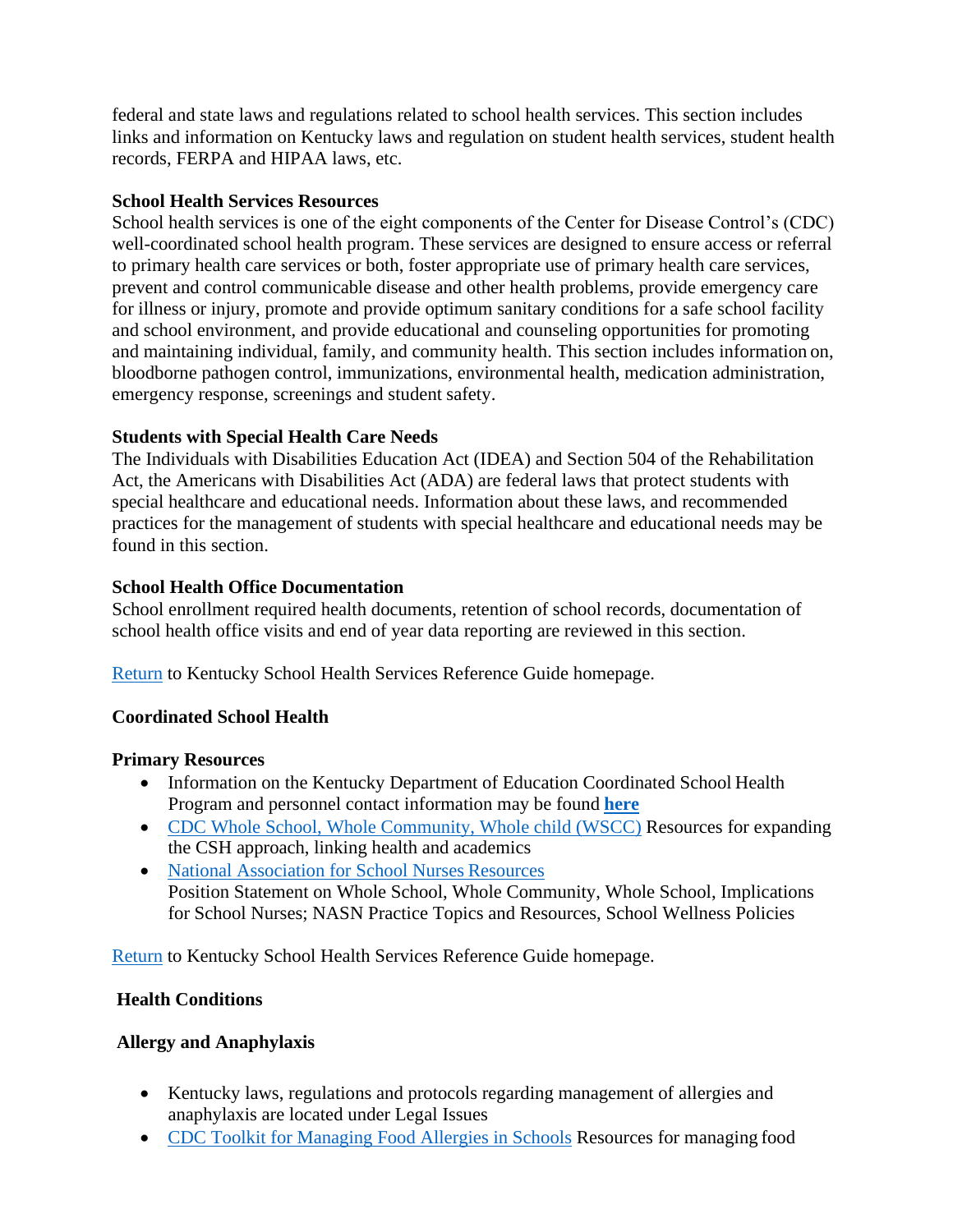allergies in schools

- [NASN Food Allergies and Anaphylaxis Toolkit](https://www.nasn.org/nasn-resources/resources-by-topic/allergies-anaphylaxis) Sample school policies and resources for managing food allergies in schools
- Protocol for Epinephrine Auto-Injector in the School Setting is located in Appendix A of [the Kentucky Department for Public Health \(KDPH\) Core Clinical Service Guide](https://chfs.ky.gov/agencies/dph/oc/Documents/ClinicalServiceGuide.pdf) (KDPH, July 2021)
- Allergy & Anaphylaxis: A Practical Guide for Schools and Families-guide for parents, [school nurses and staff on how to help at-risk students stay safe at school. Free](https://members.allergyasthmanetwork.org/store/ViewProduct.aspx?ID=9372183) download [from the Allergy and Anaphylaxis Network](https://members.allergyasthmanetwork.org/store/ViewProduct.aspx?ID=9372183) (2017)
- [Understanding Anaphylaxis. Allergy and Asthma](https://members.allergyasthmanetwork.org/store/ViewProduct.aspx?id=4110423) Network (2018)
- Safe at School and Ready to Learn: A Comprehensive Policy Guide for Protecting [Students with Life-Threatening Food Allergy](https://cdn-files.nsba.org/s3fs-public/reports/Safe-at-School-and-Ready-to-Learn.pdf?COh1FORdHmb4gcA_4KszRU4F0syFuVut) – Provides tools to monitor, create and evaluate policies and practices; a glossary of terms, and multiple other resources (National School Boards Association, 2012)
- [Voluntary Guidelines for Managing Food Allergies in Schools and Early Care and](https://www.cdc.gov/healthyschools/foodallergies/pdf/20_316712-A_FA_guide_508tag.pdf)  [Education Programs](https://www.cdc.gov/healthyschools/foodallergies/pdf/20_316712-A_FA_guide_508tag.pdf) – Provides practical information and strategies for schools in use while reinforcing federal laws and regulations. (CDC, 2013)
- [SN CHAT School Nurse Chronic Health Assessment Tool](https://members.allergyasthmanetwork.org/store/viewproduct.aspx?id=19025988) (Allergy & Asthma Network 2022)

# **Asthma**

- Kentucky laws, regulations and protocols for asthma management are located under Legal Issues
- [CDC Healthy Schools](https://www.cdc.gov/healthyschools/asthma/index.htm) Resources for Creating Asthma Friendly Schools
- [CDC Asthma for School and Childcare Providers](https://www.cdc.gov/asthma/schools.html) Resources and videos for schools on asthma management
- [NASN Practice Resources, Asthma Management in Schools](https://www.nasn.org/nasn-resources/resources-by-topic/asthma)
- [NIH Managing Asthma: A Guide for Schools](https://www.nhlbi.nih.gov/files/docs/resources/lung/NACI_ManagingAsthma-508%20FINAL.pdf) National Institute of Health resources for managing asthma and physical activity, curriculum and letter templates (2014)
- National Institute of Health suggested protocol for schools for emergency asthma treatment when no nurse is present may be found **[here](https://www.nhlbi.nih.gov/health-topics/all-publications-and-resources/management-asthma-exacerbations-school-treatment)**
- [American Academy of Allergy, Asthma and Immunology](https://schoolnursing101.com/wp-content/uploads/2018/08/SAMPRO-Toolkit.pdf) School-Based Asthma Management Program Toolkit (SAMPRO) 2017
- [SN CHAT School Nurse Chronic Health Assessment Tool](https://members.allergyasthmanetwork.org/store/viewproduct.aspx?id=19025988) (Allergy & Asthma Network 2022)

# **Diabetes**

- Kentucky laws for diabetes management in schools are located under Legal Issues
- [CDC Diabetes in Schools](https://www.cdc.gov/healthyschools/npao/diabetes.htm) CDC resources for managing diabetes in school
- [NASN Diabetes in Children](https://www.nasn.org/nasn-resources/practice-topics/diabetes) NASN Practice Topic, Diabetes includes practice guidelines and training materials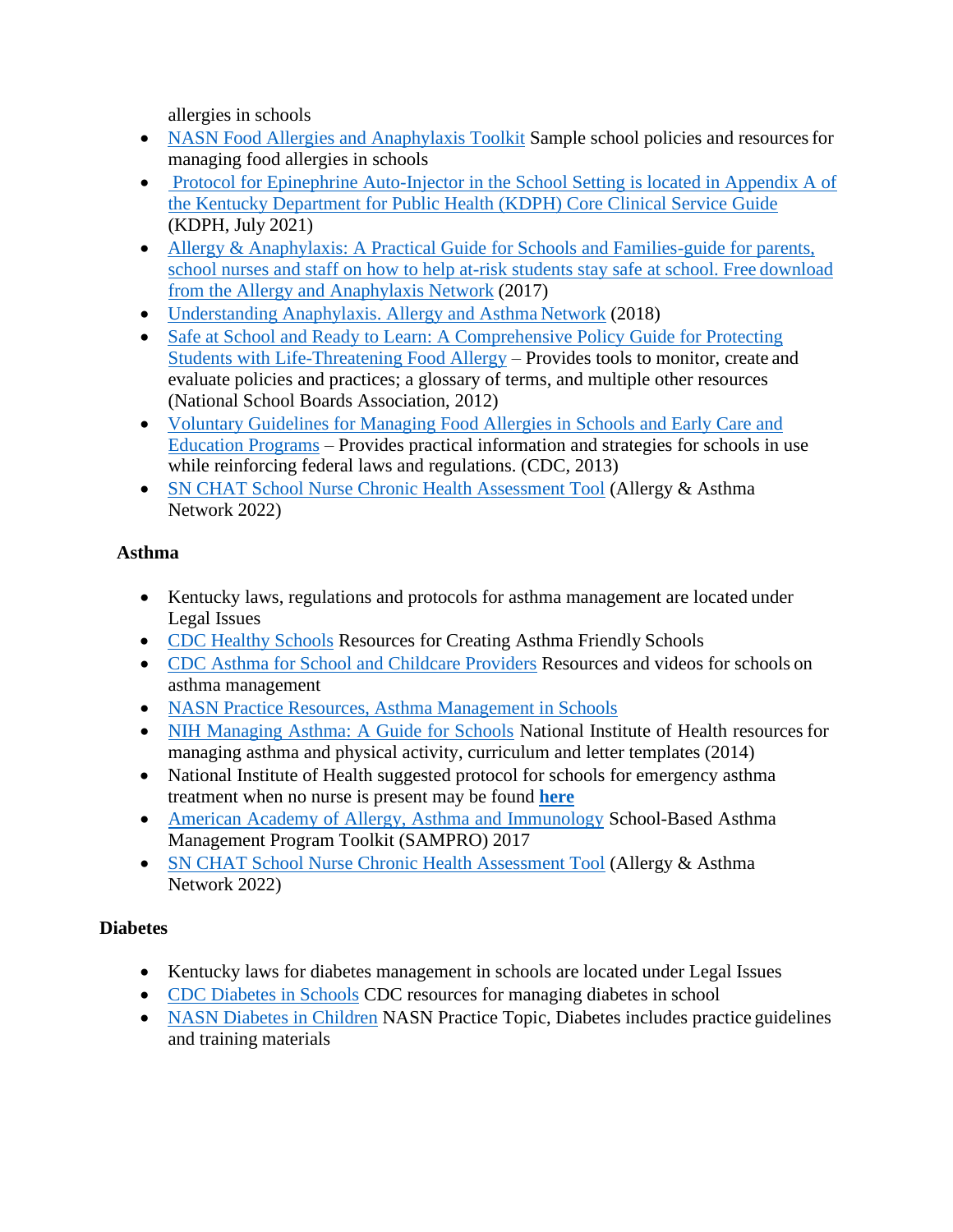- [NDEP Helping the Student with Diabetes Succeed: A Guide for School Personnel](https://www.niddk.nih.gov/health-information/communication-programs/ndep/health-professionals/helping-student-diabetes-succeed-guide-school-personnel) National Institute of Health Diabetes Education Program resources for managing students with diabetes in school (2016)
- [American Diabetes Association](https://diabetes.org/tools-support/know-your-rights/safe-at-school-state-laws/training-resources-school-staff/diabetes-care-tasks-school) (2017) Diabetes Care Tasks at School: What Key Personnel Need to Know
- [SN CHAT School Nurse Chronic Health Assessment Tool](https://members.allergyasthmanetwork.org/store/viewproduct.aspx?id=19025988) (Allergy & Asthma Network 2022)

## **Epilepsy and Seizures**

- Kentucky laws and protocols for epilepsy and seizure management are located under Legal Issues
- [CDC Epilepsy in Schools](https://www.cdc.gov/healthyschools/npao/epilepsy.htm) Information on management of seizures in schools
- [CDC Epilepsy, Trainings for Professionals and School Staff](https://www.cdc.gov/epilepsy/professionals.htm) Resources for school nurses and trainings for school staff
- [Managing Students with Seizures, Epilepsy Foundation of](https://www.efky.org/education--training.html) Kentuckiana
- [NASN Resources Training for School Nurses Managing Students with Seizures](https://schoolnursenet.nasn.org/viewdocument/managing-students-with-seizures-a) CEU training for school nurses on management of students in schools
- [SN CHAT School Nurse Chronic Health Assessment Tool](https://members.allergyasthmanetwork.org/store/viewproduct.aspx?id=19025988) (Allergy & Asthma Network 2022)

# **Healthcare Plans**

- Kentucky laws and protocols for epilepsy and seizure management are located under Legal Issues
- [CDC Epilepsy in Schools](https://www.cdc.gov/healthyschools/npao/epilepsy.htm) Information on management of seizures in schools
- [CDC Epilepsy, Trainings for Professionals and School Staff](https://www.cdc.gov/epilepsy/professionals.htm) Resources for school nurses and trainings for school staff
- [Managing Students with Seizures, Epilepsy Foundation of](https://www.efky.org/education--training.html) Kentuckiana
- [NASN Resources Training for School Nurses Managing Students with Seizures](https://schoolnursenet.nasn.org/viewdocument/managing-students-with-seizures-a) CEU training for school nurses on management of students in schools
- [SN CHAT School Nurse Chronic Health Assessment Tool](https://members.allergyasthmanetwork.org/store/viewproduct.aspx?id=19025988) (Allergy & Asthma Network 2022)

# **Mental Health and Substance Abuse**

- [KDE Resources on Social, Emotional and Behavioral Health](https://education.ky.gov/school/sdfs/Pages/Social,-Emotional-and-Behavioral-Learning-Health.aspx) KDE webpage forsocial, emotional and behavioral health information for Kentucky schools
- [KDE Suicide and Prevention Awareness Resources](https://education.ky.gov/SCHOOL/SDFS/Pages/Suicide-Prevention-and-Awareness.aspx) KDE webpage for additional information and resources on suicide prevention
- [KDE Resources for Safe and Drug Free Schools](https://education.ky.gov/school/sdfs/Pages/Additional-Resources.aspx) KDE webpage for additional information and resources for providing safe and drug free schools
- Protocol for Narcan Auto-Injector in the School Setting is located in Appendix B of the [Kentucky Department for Public Health \(KDPH\) Core Clinical Service Guide](https://chfs.ky.gov/agencies/dph/oc/Documents/ClinicalServiceGuide.pdf) (KDPH, July 2021)
- [NASN Mental Health Resources](https://schoolnursenet.nasn.org/nasn/nasn-resources/practice-topics/mental-health) School nurse resources for student emotional health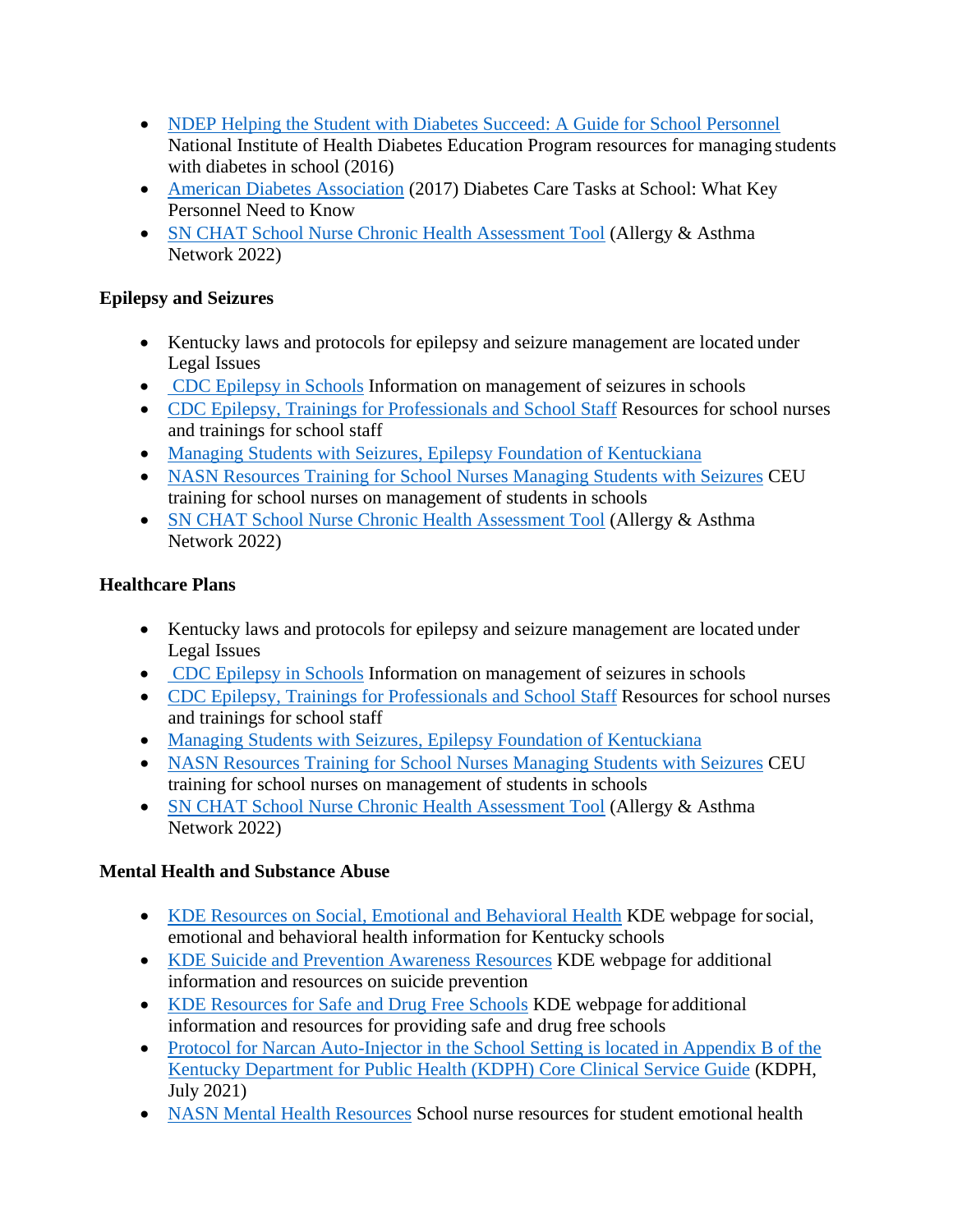### **Traumatic Brain Injury and Concussions**

- Kentucky law [\(KRS 160.445\)](https://apps.legislature.ky.gov/law/acts/17RS/documents/0160.pdf) for sports concussion management are located under Legal Issues
- [CDC What is a Concussion?](https://www.cdc.gov/headsup/basics/concussion_whatis.html) Video and description of concussions and brain injury
- [CDC Heads Up to Schools: School Nurses](https://www.cdc.gov/headsup/schools/nurses.html) Information and resources for schoolstaff and parents on concussions and brain injuries
- [NASN Concussions, the Role of the School Nurse](https://www.nasn.org/nasn/advocacy/professional-practice-documents/position-statements/ps-concussions) Role of the school nurse in identification, care and monitoring of the student athlete with a concussion
- KHSAA and NFHS Concussion Implementation Information may be found on the KHSAA Sports Medicine Information webpage (2017)

[Return](https://education.ky.gov/districts/SHS/Pages/default.aspx) to Kentucky School Health Services Reference Guide homepage.

## **Federal Laws**

- [FERPA](https://www.hhs.gov/sites/default/files/2019-hipaa-ferpa-joint-guidance-508.pdf) Joint Guidance on the Application of the Family Educational Rights and Privacy Act (FERPA) And the Health Insurance Portability and Accountability Act of 1996 (HIPAA) To Student Health Records
- [HIPAA and FERPA Comparison, National Association of School](https://www.nasn.org/nasn/nasn-resources/professional-topics/school-health-documentation/hipaa-ferpa) Nurses Guidance on student health documentation and privacy
- [American Disabilities Act \(ADA\)](https://www2.ed.gov/policy/rights/guid/ocr/disability.html) Describes disability accommodations for students
- [Individuals with Disabilities Education Act \(IDEA\)](https://sites.ed.gov/idea/about-idea/) US Department of Education Office of Civil Rights resources for schools and students with disabilities
- [Section 504 Education Students with Disabilities](https://www2.ed.gov/about/offices/list/ocr/504faq.html) Frequently asked questions answered about rights of students with disabilities
- [Every Student Succeeds Act \(ESSA\)](https://education.ky.gov/comm/Pages/Every-Student-Succeeds-Act-(ESSA).aspx) Kentucky Department of Education's plan for implementing ESSA in meeting the educational needs of students and for the development of high-quality instructional and support personnel. School Nurses are included as support personnel.

[Return](https://education.ky.gov/districts/SHS/Pages/default.aspx) to Kentucky School Health Services Reference Guide homepage.

### **Health Services Program Requirements, Roles and Responsibilities**

According to the Centers for Disease Control and Prevention (CDC), approximately 25% of school aged children have a chronic health condition. These chronic health conditions may include asthma, diabetes, seizure disorders, food allergies or other chronic health conditions that may require management during the school day or school sponsored event. [KRS 156.502](https://apps.legislature.ky.gov/law/statutes/statute.aspx?id=42933) requires school health services to be provided to any student who needs health services in order to attend school or a school sponsored activity. School health services provided in the school setting can help in the management of the student's chronic health condition and may also impact the student's attendance and academic success.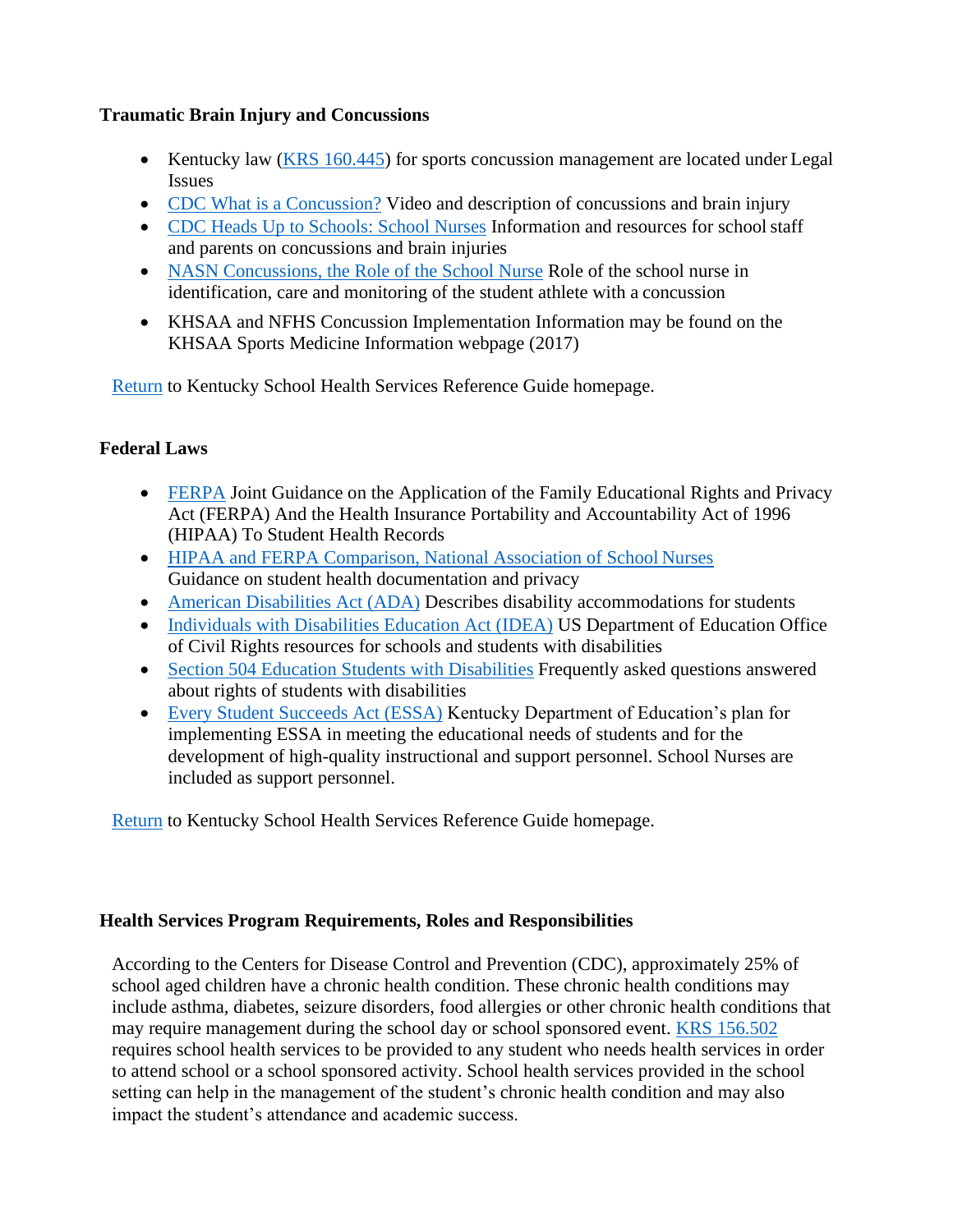Models for school health services are determined by the local school district. Examples of school models for the delivery of school health services include:

- Health services delivered by local school district employees. School district employed Registered Nurses and/or Advanced Practice Registered Nurse (APRN), Licensed Practical Nurse (LPN) and non-licensed trained school personnel are elements of this model. According to KRS 156.502, only an RN, APRN or MD may train and delegate selected school health procedures such as medication administration or the performance of a clinical procedure. The LPN and unlicensed school personnel must be supervised by the RN, APRN or MD.
- Health services contracted with the local health department. Some school districts contract with their local health department for the provision of school health services. The contract stipulates the services to be performed by local health department nurses.
- School Based Health Centers are another type of school health services program. The school district contracts with a hospital or physician's office to provide primary nursing care and may also include medical, dental and mental health services.

Each school district is responsible to develop and implement school health services policies and procedures describing how the health services will be provided and who is responsible for ensuring these services are administered. KDE has developed guidelines for contracting with outside agencies for the provision of school health services. These guidelines may be found [here](https://education.ky.gov/districts/SHS/Documents/Guidance%20for%20school%20health%20services%20contracts.pdf)

#### **Management of School Health Services**

The School District Health Coordinator works in cooperation with all school personnel, School Health Coordinator works in cooperation with all school personnel, the local board of education, the State Department of Education, the local health department, family resource and youth service centers, and parents in planning, promoting and implementing a school health services program per 702 KAR 1:160 Section 4. Requirements for this position are also found [here.](https://apps.legislature.ky.gov/law/kar/702/001/160.pdf)

In Kentucky, a school nurse may be either an Advanced Practice Registered (APRN), a Registered Nurse (RN) or Licensed Practical Nurse (LPN). Each title (APRN, RN or LPN) has specific training preparation according to their licensure. The different roles and responsibilities per nursing scope of practice may be found **[here.](https://apps.legislature.ky.gov/law/statutes/statute.aspx?id=48246)** Each nurse must have a current KY license to provide health services in the school setting. (Licenses must be renewed no later than October 31, each school year).

The Kentucky Board of Nursing (KBN) regulates nursing practice, including school nursing practice. KBN has issued many Advisory Opinion Statements on school nursing practice, and the delegation and supervision required when delegation of nursing tasks to unlicensed school personnel. (AOS # 15 Roles of Nurses in the Supervision and Delegation of Nursing Tasks to Unlicensed Personnel and AOS # 30 School Nursing Practice). These Advisory Opinions are available on the KBN website under nursing practice.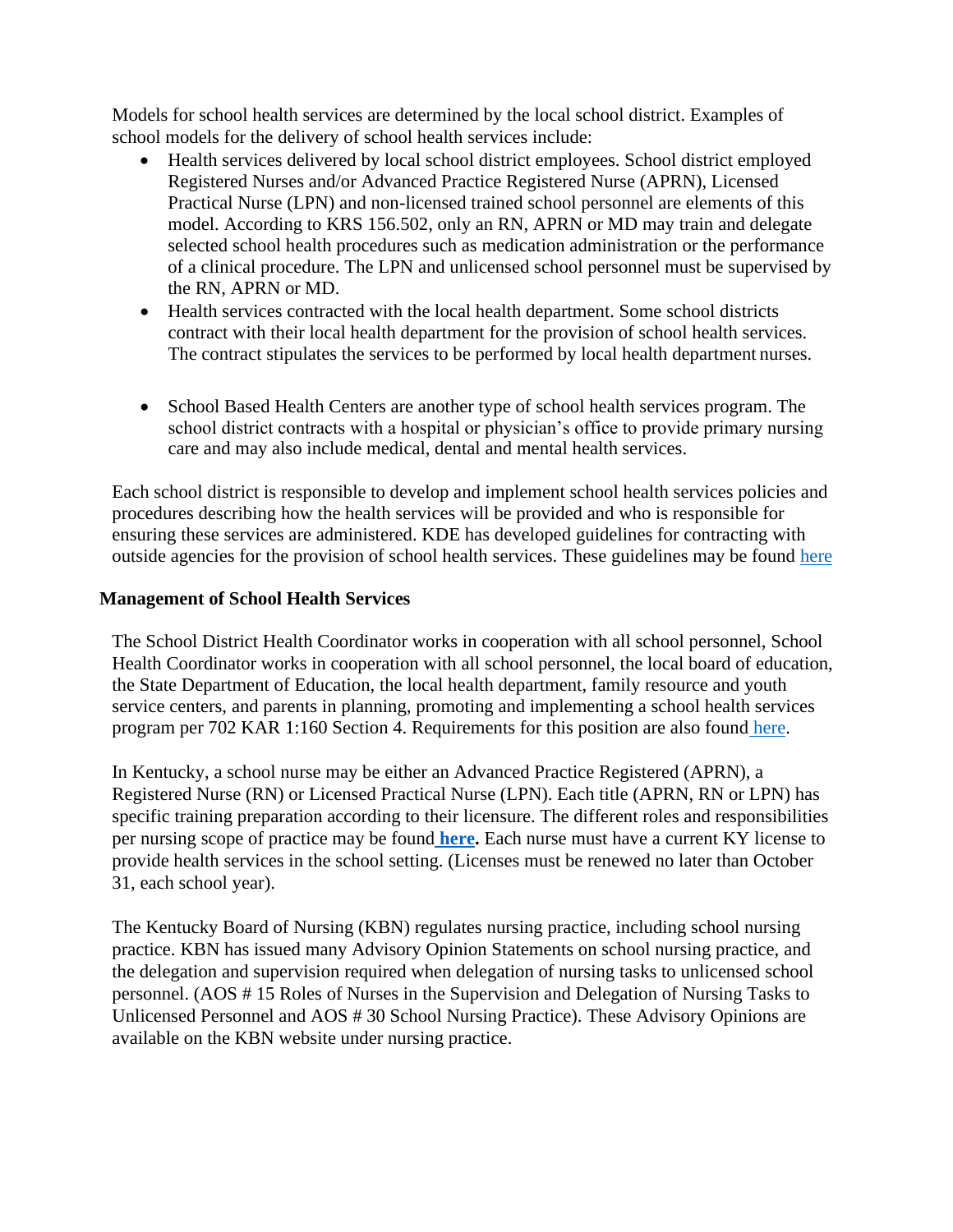RNs may administer medications and treatments only as prescribed by physicians (MD), physician assistants (PA), dentists and an advance practice registered nurse (APRN). Requests from parents to change a prescribed medication or treatment may not be accepted without the RN first contacting the prescribing healthcare provider.

KRS 314.011 (10) defines licensed practical nurse practice. By definition, a licensed practical nurse (LPN) practices under the direction of a registered nurse, physician, or dentist and is not licensed for independent nursing practice. KRS 156.502 (2) does not allow the LPN to delegate the performance of health services to unlicensed school personnel.

Supervision of the LPN does not require the supervisor to be physically present in the same building. However, the LPN may not practice without oversight of the nursing care provided to students.

Licensed Kentucky school nurses have the ultimate accountability for the management and provision of nursing care for children attending a Kentucky public school, including all delegation decisions. Delegation is defined by the American Nurses' Association as the "transfer of responsibility for the performance of an activity from one individual to another, while maintaining the accountability for the outcome." School health services may be delegated to unlicensed school personnel according to related sections of KRS 156.502. KRS 156.502 describes who may delegate health service(s) (physician, APRN or RN), the training and the documentation of the training. The delegation and training are only valid for the current school year. (KRS 156.502 (2)

For school nurses, Kentucky Administrative Regulation (KAR) 201 KAR 20:400 Delegation of nursing tasks to non-licensed personnel, provides direction on how tasks may be delegated to a non-licensed individual by a licensed registered nurse (RN) or Advanced Practice Registered Nurse (APRN). The delegating school nurse will also be responsible for ongoing training and competency evaluations of the non-licensed personnel to safeguard the health and welfare of the students in their care. A KBN Decision Tree for Delegation to Unlicensed Assistive Personnel (including unlicensed school personnel) may be found on the KBN website.

Supervision is defined in 201 KAR 20:400 to mean "the provision of guidance by a qualified nurse for the accomplishment of a nursing task with periodic observation and evaluation of the performance of the task." The evaluation should include validation that the nursing task has been performed according to established standards of practice. Even when school personnel may perform the task, whoever delegates the task will retain the responsibility for the outcome. Supervision of unlicensed school personnel does not require the delegating nurse to be present in the same building. However, the delegating school nurse should be available by phone for consultation.

Unlicensed School Personnel may be delegated some school health services responsibilities. However, according to KRS 156.502, only a licensed health professional (MD, APRN or RN) may determine whether the school employee is appropriate to be trained and delegated to perform a specific school health service. (KRS 156.502 defines school health services. The KBN Decision Tree for determining safe delegation of nursing tasks may be found on the KBN website under the nursing practice tab.)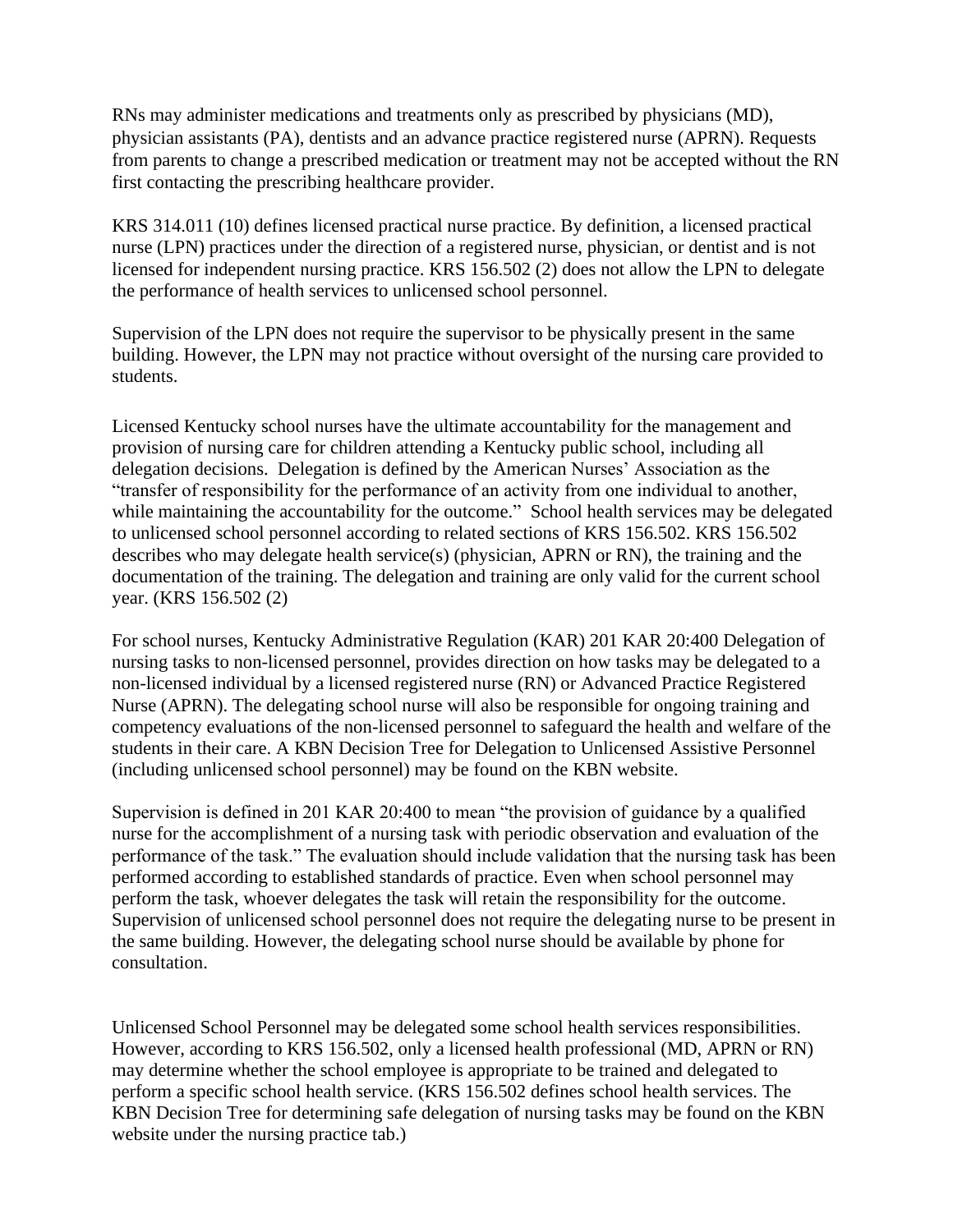When accepting the delegation to perform a specific school health service, the unlicensed school employee performs this function under the supervision of the delegating licensed health professional (KRS 156.502). Unlicensed school personnel should only accept a delegation that he/she knows is within his/her skill set or knowledge and should always contact the supervising school nurse if unclear about performing the delegated task. Unlicensed personnel have the responsibility to follow school district policies and procedures and report to the supervising school nurse if they have any reason to believe they have made an error in the administration of the health service. This should be reported as soon as possible.

KRS 156.502 requires written documentation of the school employee's consent to the delegation of a specific school health service. The written documentation verifies that designated school employee has received training and demonstrated competency. The delegation, training and documentation are only valid during the current school year.

The American Academy of Pediatrics [TEAMS](https://schoolhealthteams.aap.org/public/content.cfm?m=18&id=18&startRow=1&mm=0&parentMenuID=0) (Training, Education, Assistance, Mentorship and Support) program aims to improve child health by supporting school districts in making improvements in school health programs.

## **School Health Services Statutes, Regulations and Guidelines**

- [KRS 156.502](https://apps.legislature.ky.gov/law/statutes/statute.aspx?id=42933) Health services in the school setting-Designated Provider-Liability protection
- [702 KAR 1:160](https://apps.legislature.ky.gov/law/kar/titles/702/001/160/) School health services. Section 4 requirements for School District Health Coordinator
- [Sample District Health Coordinator Job Description Template](https://education.ky.gov/districts/SHS/Pages/District-Health-Coordinators-Briefcase.aspx) KDE sample template job description for District Health Coordinator
- [Local District Health Coordinator \(MUNIS Code Job Description\)](https://education.ky.gov/districts/SHS/Documents/MUNISClassCode7271LocalDistirctHealthCoordinator%20%28ADA%29.pdf) Kentucky Local District Classification Plan, Code 7271
- [School Nurse Role/Job Description](https://education.ky.gov/districts/SHS/Documents/ROLEOFSNJobDescTemplate%20%28ADA%29.pdf) KDE sample template school nurse job description
- [District and School Self-Audit Tools](https://education.ky.gov/districts/SHS/Pages/District-Health-Coordinators-Briefcase.aspx) KDE resources for compliance of KY laws and regulation on provision of school health services
- [CDC Managing Chronic Health Conditions in School: The Role of the School Nurse](https://www.cdc.gov/healthyschools/chronic_conditions/pdfs/2017_02_15-FactSheet-RoleOfSchoolNurses_FINAL_508.pdf) CDC guidance on the role of the school nurse in providing care to students with chronic health conditions.
- Role of the 21<sup>st</sup> [Century School Nurse](https://schoolnursenet.nasn.org/blogs/nasn-profile/2017/03/13/the-role-of-the-21st-century-school-nurse) NASN, 2016) NASN Position Statement on role of school nurse
- [NASN Back-to-School Toolkit](https://schoolnursenet.nasn.org/blogs/margaret-cellucci/2016/09/06/2016-2017-nasn-back-to-school-toolkit) (2016-2017) NASN resources for school nurses in organizing and management health office and provisions of school health services
- [Students with Chronic Health Conditions: The Role of the School Nurse](https://schoolnursenet.nasn.org/blogs/nasn-profile/2017/07/28/chronic-health-conditions-students-with-the-role-of-the-school-nurse) (NASN, 2017) NASN position statement on role of school nurse in provision of health services to students with chronic health conditions
- [NASN The Role of the LPN/LVN in the School Setting](https://schoolnursenet.nasn.org/blogs/nasn-profile/2017/03/13/role-of-the-licensed-practical-nurselicensed-vocational-nurse-in-the-school-setting) NASN position statement on role of LPN/LVN in provision of school health services
- [NASN Unlicensed Assistive Personnel, Their Role in the Health Services Team](https://schoolnursenet.nasn.org/blogs/nasn-profile/2017/03/13/unlicensed-assistive-personnel-their-role-on-the-school-health-services-team) NASN position statement on the use of unlicensed school personnel in the delivery of school health services
- [NASN The Role of the School Nurse in Telehealth](https://schoolnursenet.nasn.org/blogs/nasn-profile/2017/07/27/telehealth-the-role-of-school-nursing-in) NASN position statement on the role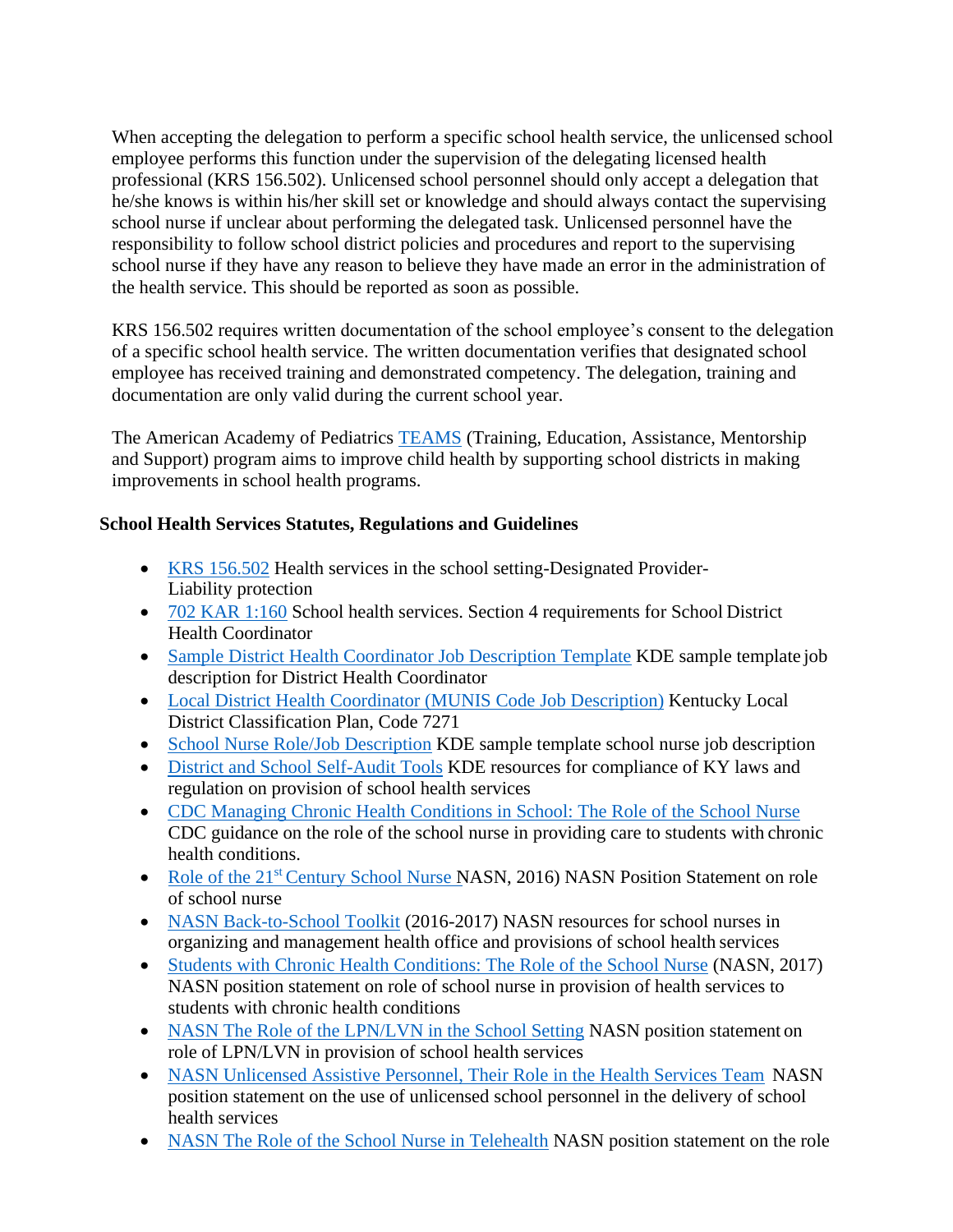of the school nurse and telemedicine in providing school health services

- [NASN The Complimentary Roles of the School Nurse and School Based Health Centers](https://schoolnursenet.nasn.org/blogs/nasn-profile/2017/03/13/school-based-health-centers-the-complementary-roles-of-the-school-nurse-and) NASN position statement on the role of the school nurse and school-based health centers
- [KRS 314.011](https://apps.legislature.ky.gov/law/statutes/statute.aspx?id=48246) Definition of registered nurse, advanced practice registered nurse and licensed practical nurse
- [201 KAR 20:400](http://kyrules.elaws.us/rule/201kar20:400) Delegation of nursing tasks
- Kentucky Board of Nursing (KBN) Advisory Opinion Statements on school nursing, provision of school health services and delegation to unlicensed school personnel may be found on the KBN website under the Practice tab
- School district policies, procedures and protocols are developed by the local school district. The Kentucky School Board Association (KSBA) has an online listing of each school district's policies and may be accessed from the KSBA website under services tab.

[Return](https://education.ky.gov/districts/SHS/Pages/default.aspx) to Kentucky School Health Services Reference Guide homepage.

## **Legal Issues**

## **State Laws and Regulations**

- [KRS 156.501](https://apps.legislature.ky.gov/law/statutes/statute.aspx?id=3214) Student health services-Responsibilities of the Department of Education and Department for Public Health-Filling of position -Funding
- [KRS 156.502](https://apps.legislature.ky.gov/law/statutes/statute.aspx?id=42933) Health services in the school setting-Designated provider-Liability protection
- [702 KAR 1:160](https://apps.legislature.ky.gov/law/kar/titles/702/001/160/) School health services
- [KRS 156.160](https://apps.legislature.ky.gov/law/Statutes/statute.aspx?id=51089) Promulgation of administrative regulation by Kentucky Board of Education-Voluntary compliance - Penalty  $(1)(g)$  Physical exam requirements; (1) (h) vision exam requirement; (1) (i) dental screening/exam requirement
- [KRS 156.070](https://apps.legislature.ky.gov/law/statutes/statute.aspx?id=51404) General powers and duties of state board, (1) (d) annual sports physical exam to participate in any high school activity or sports
- [KRS 158.6451](https://apps.legislature.ky.gov/law/statutes/statute.aspx?id=3552) Legislative declaration of goals for Commonwealth's Schools-Model curriculum framework (1)(e) Schools shall reduce physical and metal barriers to learning
- [KRS 158.035](https://apps.legislature.ky.gov/law/statutes/statute.aspx?id=3425) Certificate of Immunization
- [KRS 158.037](https://apps.legislature.ky.gov/law/statutes/statute.aspx?id=3427) Report of immunization results
- [KRS 158.160](https://apps.legislature.ky.gov/law/statutes/statute.aspx?id=3456) Notification to school by parent or guardian of child's medical condition threatening school safety-Exclusion of child with communicable disease from school – Closing of school during epidemic
- [KRS 158.297](https://law.justia.com/codes/kentucky/2019/chapter-158/section-158-297/) Meningococcal meningitis disease and vaccine information
- [KRS 158.830](https://apps.legislature.ky.gov/law/statutes/statute.aspx?id=51242) Legislative Findings-Construction of KRS 158.830-158.836
- [KRS 158.832](https://apps.legislature.ky.gov/law/statutes/statute.aspx?id=51242) Definitions for KRS 158.830 to 158.836
- [KRS 158,834](https://casetext.com/statute/kentucky-revised-statutes/title-13-education/chapter-158-conduct-of-schools-special-programs/asthma-diabetes-and-seizure-disorder-medications/section-158834-self-administration-of-medications-by-students-with-asthma-or-anaphylaxis-authorization-written-statement-acknowledgment-of-liability-limitation-duration-of-permission) Self-administration of medications by students with asthma or anaphylaxis – Authorization Written Statement-Acknowledgement of liability limitation-Duration of permission
- [KRS 158.836](https://apps.legislature.ky.gov/law/statutes/statute.aspx?id=51243) Possession and use of asthma or anaphylaxis medications-Students with documented life-threatening allergies-Schools electing to keep epinephrine on premises-Limitation of liability
- [KRS 158.838](https://apps.legislature.ky.gov/law/statutes/statute.aspx?id=48030) Emergency administration and self-administration of diabetes and seizure disorder medications - Required training -- Required written statements -- Limitation on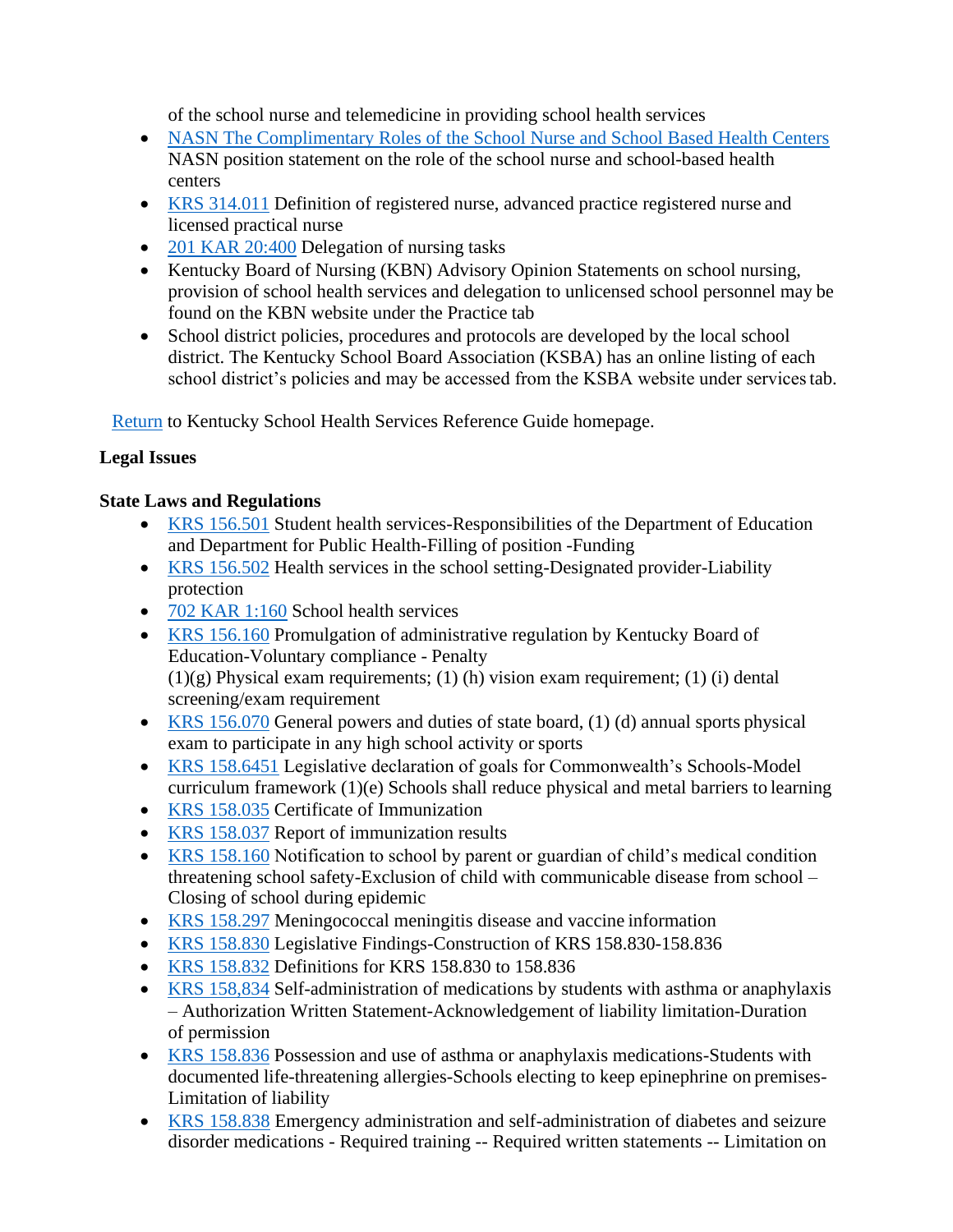liability ---

- [702 KAR 4:170](https://apps.legislature.ky.gov/law/kar/titles/702/004/170/) Facility programming and construction criteria Facility Programming [and Construction Criteria Planning Guide](https://education.ky.gov/districts/fac/Documents/Facility%20Programming%20and%20Construction%20Criteria%20Planning%20Guide%203%206%2015.pdf) – Page 47 Designated First Aid facility (health office) in each school
- [KRS 160.1592](https://apps.legislature.ky.gov/law/statutes/statute.aspx?id=50432) Public charter schools' part of state's public education system health and safety requirements
- [KRS 160.445](https://law.justia.com/codes/kentucky/2015/chapter-160/section-160.445/) Sports safety course required for high school athletics coaches -- Training and education on symptoms, treatment, and risks of concussion -- Venue-specific emergency action plans.
- [KRS 217.186](https://apps.legislature.ky.gov/law/statutes/statute.aspx?id=49014) Use of Naloxone by schools
- [KRS 214.034](https://apps.legislature.ky.gov/law/statutes/statute.aspx?id=8777) Immunization of children
- [KRS 214.036](https://apps.legislature.ky.gov/law/statutes/statute.aspx?id=51860) Exceptions to immunization requirement
- [902 KAR 2:055](https://apps.legislature.ky.gov/law/kar/titles/902/002/055/) Immunization data reporting and exchange
- [902 KAR 2:060](https://apps.legislature.ky.gov/law/kar/titles/902/002/060/) Immunization schedules for attending child day care centers, certified family childcare homes, other licensed facilities which care for children, preschool programs and public and private primary and secondary schools.
- [902 KAR 45:150](https://apps.legislature.ky.gov/law/kar/titles/902/045/150/) School sanitation, each school building shall have adequate first aid material available and easily accessible and shall be equipped with the following items (Section 7)
- [KRS 314.011](https://apps.legislature.ky.gov/law/statutes/statute.aspx?id=48246) Definition of registered nurse, advanced practice registered nurse and licensed practical nurse
- [KRS 314.021](https://apps.legislature.ky.gov/law/statutes/statute.aspx?id=51270) Policy-regulation of nursing
- [KRS 314.470](https://law.justia.com/codes/kentucky/2019/chapter-314/) Nurse Licensure Compact, Article III c. Compliance with party state nursing practice laws
- [201 KAR 20:400](https://apps.legislature.ky.gov/law/kar/titles/201/020/400/) Delegation of nursing tasks
- [16 KAR 2:060](http://kyrules.elaws.us/rule/16kar2:060) School nurse certification
- [KRS 311.667](https://apps.legislature.ky.gov/law/statutes/statute.aspx?id=30606) Requirements for person or entity acquiring an automated external defibrillator (AED)
- [KRS 620.030](https://apps.legislature.ky.gov/law/statutes/statute.aspx?id=49898) Duty to report dependency, neglect, abuse, or human trafficking -- Husbandwife and professional-client/patient privileges not grounds for refusal to report --Exceptions -- Penalties.

## [Return](https://education.ky.gov/districts/SHS/Pages/default.aspx) to Kentucky School Health Services Reference Guide homepage

## **School Health Services and Resources**

## **Communicable Diseases and Immunizations**

- [KRS 158.035](https://apps.legislature.ky.gov/law/statutes/statute.aspx?id=3425) Certificate of immunization
- [KRS 158.037](https://apps.legislature.ky.gov/law/statutes/statute.aspx?id=3427) Report of immunization results
- [KRS 214.034](https://apps.legislature.ky.gov/law/statutes/statute.aspx?id=8777) Immunization of children
- [KRS 158.160](https://apps.legislature.ky.gov/law/statutes/statute.aspx?id=3456) Notification to school by parent or guardian of child's medical condition threatening school safety – Exclusion of child with communicable disease from school-Closing of school during epidemic
- [KRS 214.036](https://apps.legislature.ky.gov/law/statutes/statute.aspx?id=51860) Exceptions to immunization requirement
- [902 KAR 2:055](https://apps.legislature.ky.gov/law/kar/titles/902/002/055/) Immunization data reporting and exchange
- [902 KAR 2:060.](https://apps.legislature.ky.gov/law/kar/titles/902/002/060/) Immunization schedules for attending child day care centers, certified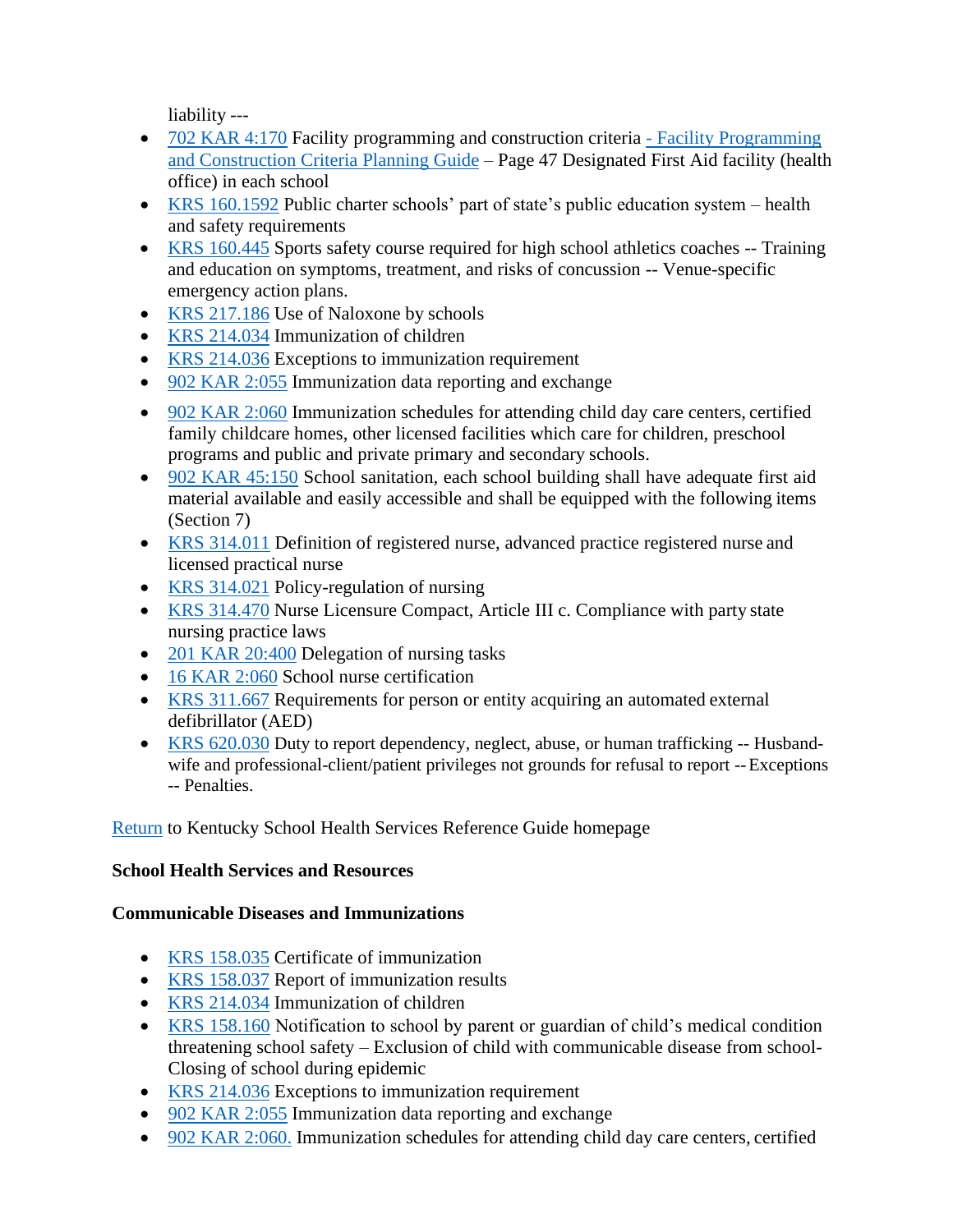family childcare homes, other licensed facilities which care for children, preschool programs, and public and private primary and secondary schools

• Kentucky Department for Public Health Immunization Program website has current information on immunization requirements, Immunization Registry, and forms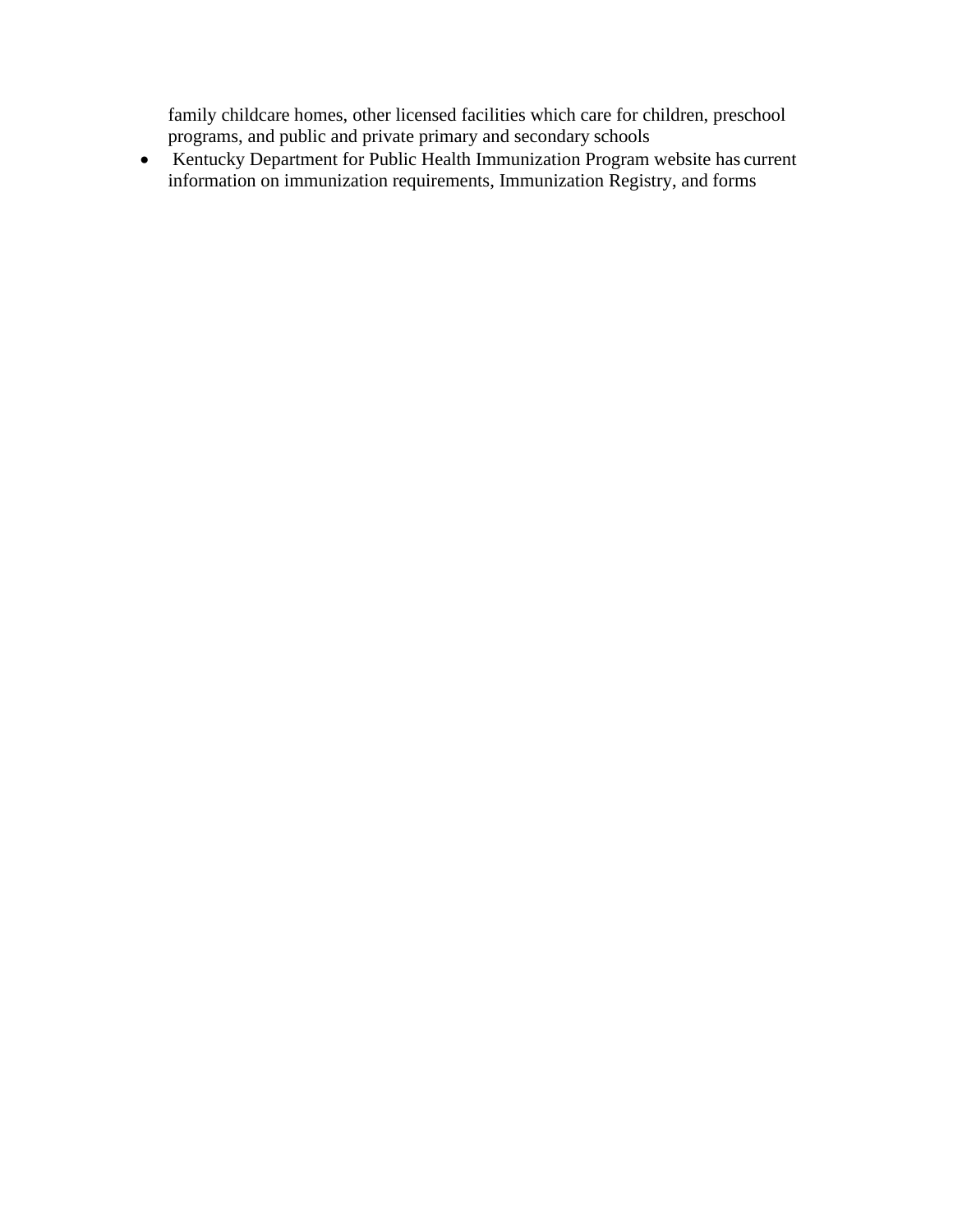- [For Parents: Vaccines for Your Children](https://www.cdc.gov/vaccines/parents/index.html) (CDC, 2019) Information for parents on immunizations
- [NASN: Voices of Meningitis](https://www.nasn.org/nasn/programs/educational-initiatives/vom) NASN information for school nurses/ parents on meningitis and the vaccine to protect children
- [NASN: Seasonal Influenza](https://www.nasn.org/nasn-resources/practice-topics/seasonal-influenza) NASN information for school nurses and parents on preventing seasonal influenza
- Arkansas Healthy Children Handbook, Chapter 11, Preventing Communicable Diseases (2013)

## **Environmental Health**

- [CDC Parasites-Head Lice, Information for Schools](https://www.cdc.gov/parasites/lice/head/schools.html) Information for schools and parents on prevention and treatment of head lice
- [CDC Parasites –](https://www.cdc.gov/parasites/bedbugs/index.html) Bed Bugs Frequently asked questions about bed bugs and treatment
- [NASN Head Lice](https://www.nasn.org/nasn-resources/resources-by-topic/head-lice) Information for school nurses, school staff and parents on prevention and treatment of head lice
- [Bed Bugs: Get Them Out and Keep Them Out](https://www.epa.gov/bedbugs) (EPA) Resources for the prevention and treatment of bed bugs
- [Managing Pests in Schools \(EPA\)](https://www.epa.gov/managing-pests-schools) Information for an integrated pest management program in schools

## **Bloodborne Pathogens and Universal Precautions**

- US Department of Labor [OSHA, Bloodborne Pathogens](https://www.osha.gov/pls/oshaweb/owadisp.show_document?p_table=STANDARDS&p_id=10051) OSHA standard for the prevention of exposure to bloodborne pathogens
- [CDC MMWR Universal Precautions for the Prevention of Transmission of](https://www.cdc.gov/mmwr/preview/mmwrhtml/00000039.htm) [Bloodborne](https://www.cdc.gov/mmwr/preview/mmwrhtml/00000039.htm) [Pathogens](https://www.cdc.gov/mmwr/preview/mmwrhtml/00000039.htm) MMWR document on which body fluids apply to universal precautions OSHA standard
- Ohio Department of Public Health, Bloodborne Pathogen Training for School Staff (2016)

## **Emergency Preparedness/First Aid**

- [702 KAR 1:160 School health services, Section 2 \(10\)](https://apps.legislature.ky.gov/law/kar/titles/702/001/160/) School health services (b) A requirement that whenever children are present during school hours, there shall be at least one (1) adult present in the school who is certified in a standard first aid course which includes CPR for infants and children
- [902 KAR 45:150](https://apps.legislature.ky.gov/law/kar/titles/902/045/150/) School sanitation, each school building shall have adequate first aid material available and easily accessible and shall be equipped with the following items (Section 7)
- [KRS 311.667](https://apps.legislature.ky.gov/law/statutes/statute.aspx?id=30606) Requirements for person or entity acquiring an automated external defibrillator (AED)
- [Disaster Preparedness, Resources from NASN](https://www.nasn.org/nasn-resources/practice-topics/disaster-preparedness) Position statement on the role of the school nurse in emergency preparedness and other resources
- Kentucky Center for School Safety, Emergency Management Resource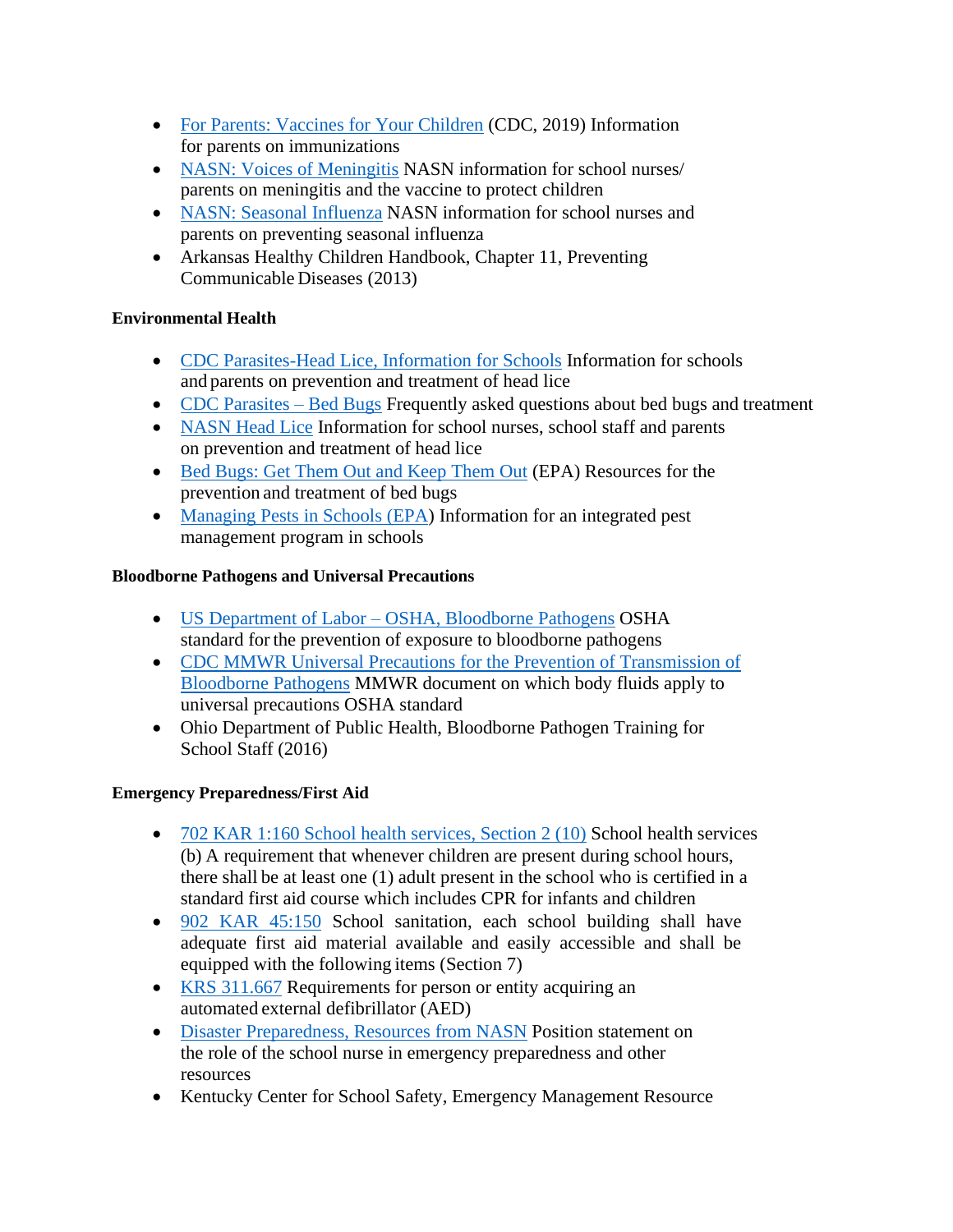Guide (2016) Information on how to plan for school and district emergencies

## **Field Trips**

- [NASN Role of the School Nurse on School-Sponsored Trips](https://www.nasn.org/nasn-resources/professional-practice-documents/position-statements/ps-trips) NASN Position Statement on school nurse's role in providing health services to students while on school-sponsored field trips
- NA[SN Nursing Delegation in Schools](https://www.nasn.org/nasn-resources/resources-by-topic/delegation)
- [Section 504 Education Students with Disabilities](https://www2.ed.gov/about/offices/list/ocr/504faq.html) Civil Rights Law that prohibits discrimination against individuals with disabilities
- Providing Health Services for Children with Special Health Care Needs on Out-of-State Field Trips, NASN School Nurse, (2014:29:84) SAGE Publications

# **Medications**

- [KRS 156.502](https://apps.legislature.ky.gov/law/statutes/statute.aspx?id=42933) Health services in the school setting-Designated Provider-Liability protection
- [702 KAR 1:160](https://apps.legislature.ky.gov/law/kar/titles/702/001/160/) School health services Section 5, Delegation to Perform Medication Administration
- Information for training unlicensed school personnel to administer [medications may be](https://education.ky.gov/districts/SHS/Pages/Medication-Administration-Training-Program.aspx) found at [Kentucky Department of Education Medication](https://education.ky.gov/districts/SHS/Pages/Medication-Administration-Training-Program.aspx)  [Administration Training](https://education.ky.gov/districts/SHS/Pages/Medication-Administration-Training-Program.aspx) Manual
- Protocol for Stock Epinephrine in Schools, located in Appendix A of the Kentucky Department for Public Health Core Clinical Guidance (2017)
- Naloxone (Narcan) Protocol for Schools, located in Appendix B of the Kentucky Department for Public Health Core Clinical Guidance (2017)
- Information on administration of specific medications for chronic health conditions may be found under Health Conditions

## **Screenings**

- [KRS 156.160](https://apps.legislature.ky.gov/law/kar/titles/702/001/160/) Promulgation of administrative regulation by Kentucky Board of Education-Voluntary compliance - Penalty  $(1)(g)$  Physical exam requirements;  $(1)(h)$  vision exam requirement; (1) (i) dental screening/exam requirement
- $702$  KAR 1:160 School health services, Section 2 (9) (a) A board of education shall adopt a program of continuous health supervision for all currently enrolled students.

(b) Supervision shall include scheduled screening tests for vision and hearing.

• [NASN Vision and Eye Health](https://www.nasn.org/nasn-resources/practice-topics/vision-health) Resources and information on vision screening of school aged children